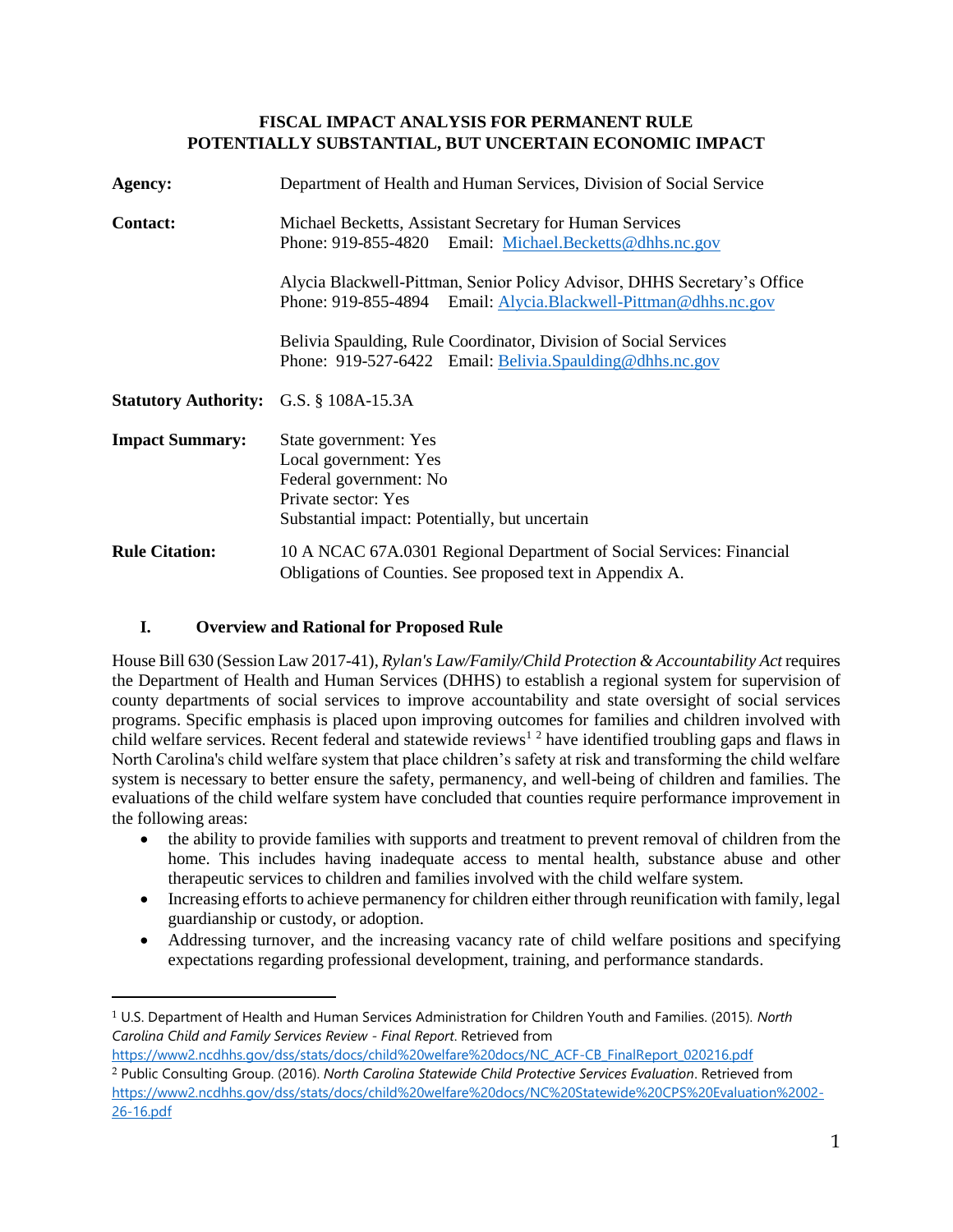Additionally, county social services agencies are facing significant resource and administration challenges in areas other than child welfare, such as public assistance and adult services, and are not meeting standards for timeliness and accuracy.

To promote accountability and increased supervision, Rylan's Law requires DHHS establish a regionallysupervised social services system whereby DHHS will have more effective oversight of social services operations and provide more targeted technical support and supervision of the provision of social services programs. This restructuring will provide regionalized support in the form of technical assistance and general supervision of clusters of counties to better assess and respond to the needs of each region. While the proposed rule does not directly address the creation of regional supervision, a rule must be developed to provide guidance for counties who may be interested in creating a regional department of social services.

Among a host of other provisions to improve child welfare and other social services programs, Rylan's Law gives counties authority to voluntarily consolidate programs or whole departments of social services. If one or more counties choose to consolidate, this option creates a regional department of social services (RDSS). Pursuant to N.C.G.S. § 108A-15.3A (a), "a regional social services department, including more than one county, may be formed upon agreement of the county boards of commissioners and, if applicable, either the county board of social services or consolidated human services board having jurisdiction over each of the counties involved."

A RDSS will be its own governmental entity and function separately from the counties. The option to create a RDSS allows counties the flexibility to combine resources to improve the provision of social services amongst more than one county. RDSS's may include all programs and services offered by the county departments of social services; or counties may combine only selected programs and services. Typical services that may be combined include (but are not limited to) child welfare, adult protective services, economic services (i.e. food and nutrition, energy programs, Work First), child support, and day care subsidies. For example, County A and County B may enter into an agreement to jointly administer adult protective services. In this merger of services, both County A and County B would need to consider certain financial implications related to the sharing of services. Another example is that County C, County D, and County E could all agree to enter into an agreement to jointly administer all of their social services programs. The proposed rule provides the minimal consideration counties should agree upon prior to the merging of services whether they are combining one service, several services, or all services by establishing a regional department of social services.

# **II. Summary of the Proposed Rule**

Proposed Rule 10 A NCAC 67A.030 is responsive to the overarching goal of giving counties maximum flexibility to meet the administrative and programmatic needs of their social services agencies and regions. The proposed rule considers the myriad of potential options to combine county resources to improve the provision of services to citizens in their respective regions.

If counties choose to create or join a regional social services department in accordance with G.S. 108A-15.3A, the counties shall enter into a written agreement that sets forth minimum financial obligations of each county. These financial obligations are within three areas:

- 1) Administration of programs
- 2) Public assistance program costs; and
- 3) Recoupments subsequent to monitoring and audits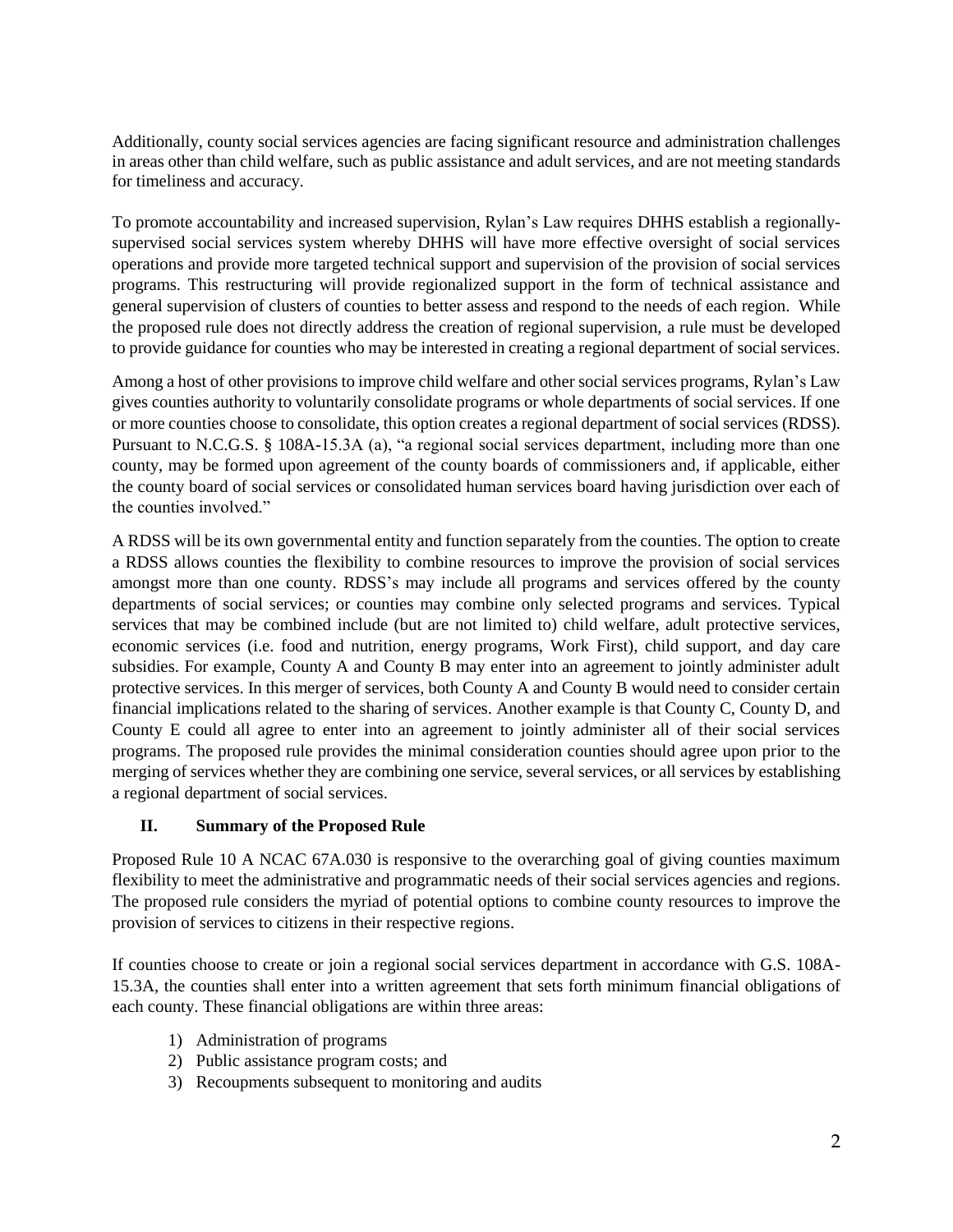Counties currently appropriate funds within each of these three areas. In forming a regional authority as defined in the law, counties would likewise be required to appropriate funds to the regional department of social services. A plan for the appropriation of county funds for these purposes would be required for a part of regionalization.

Counties would need to consider how costs may shift as a result of regionalizing the administration of programs and services. For example, if County A and County B agree to combine one or more social services, both counties will have to agree on the how those services would be administered, identify the respective program costs and how will they be shared, and the process for recoupments that may be subject to subsequent monitoring. If any counties choose this option, there may be some state costs as illustrated throughout the Note.

### **Alternatives**

Prior to the ratified language in Rylan's Law, the original language in SB-594 (2017) *required* counties to become part of a regional department of social services. Counties expressed significant concern about this requirement. There was considerable concern about the budgetary implications for such a drastic change to the provision of social services and the mandate for multiple counties to consolidate services into a regional department would require extensive fiscal planning and statewide organizational restructuring. Ultimately, the mandate to regionalize was removed from the legislation and the ratified text offers counties the *option* to do so, versus a legislative mandate. The broad language in the ratified version allows counties to consider whether combining resources for one or more social services program offers any fiscal, administrative, or programmatic benefits specific to their respective communities.

Another alternative to the proposed rule is allowing counties to combine some social services or create a regional department of social services without any rules or guidance. Currently, there are some counties that use interlocal agreements to combine service delivery in programs such as eligibility services for day care subsidies, child support, and services for aging adults, presumably because there is a fiscal, administrative or programmatic benefit. Currently, there are no counties that have established a regional department of social services. The development of this rule and analysis provides the minimal considerations necessary for counties who may be considering the establishment of a regional agency to identify ways to offer consistency in services to citizens within a region, and potentially identify opportunities for cost savings amongst county agencies.

### **Fiscal Impact Analysis**

### *Potential benefits to counties and the populations they serve*

Counties may find several benefits related to merging services, costs, and resources with another county for one or more social services for the development of a regional department of social services. Merging services or departments may generate administrative cost savings, create opportunities to expand services at lower cost, provide more flexibility to optimally distribute workload among staff, and enable new professional development and training opportunities.

The option for counties to regionalize programs may allow counties to pool resources to share the costs related to administering, monitoring and providing social services to citizens. In addition to the potential to yield costs savings to counties, other benefits of regionalizing programs amongst a cluster of counties may include wider access and greater uniformity in services for citizens within a regional area, and a more highly qualified and stable workforce which may lead to improved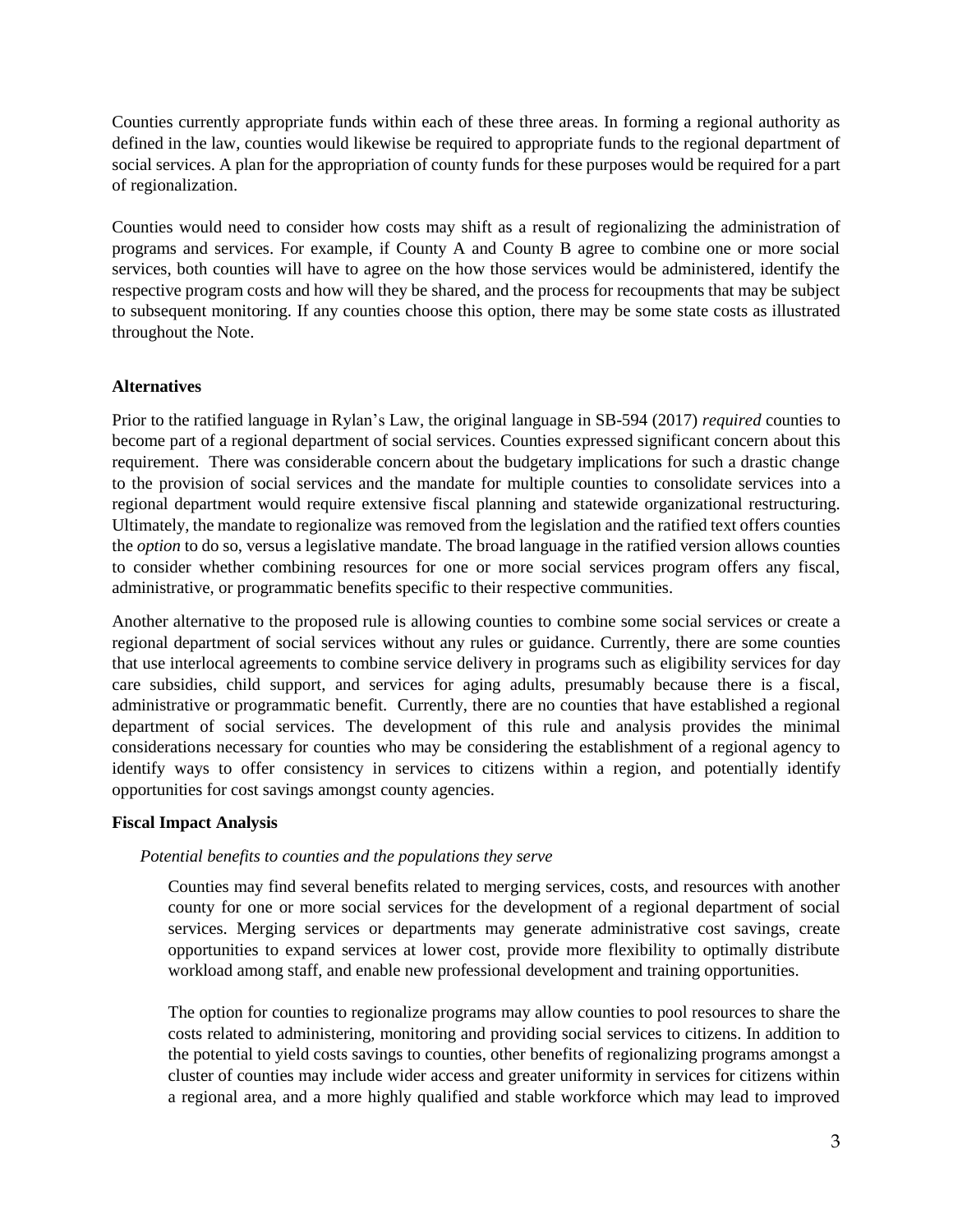outcomes for children and families. For example, County C and D join together to combine child welfare services for both counties. Their hope is to eliminate staff leaving County C for slightly higher salaries at County D by offering competitive salaries for CPS social workers who will serve both counties. Both counties would also like to enhance the skills of the child welfare workforce to address similar thematic needs of children and families within their communities. Both counties have analyzed the programmatic, fiscal, and administrative needs and have identified a cost-sharing model in which each county will pay a pro-rata share of child welfare staff salaries and also share the cost of training. This promotes workforce stability which will ultimately translates to better outcomes for children and families.

Regionalizing certain social services programs across multiple counties has the potential to improve outcomes for children and families in several ways. Cost sharing may allow low-resource counties to partner with one (or more) counties to expand access to services where sufficient resources are not available individually. Redistributing administrative workload and caseloads among a larger body of staff may reduce processing delays and improve the timeliness of services. Regional service delivery provides an opportunity for counties to learn best practices from one another and promote uniformity in quality and accessibility of social services.

However, the likelihood of achieving any of these benefits is highly dependent upon the individual characteristics of the counties and the specifics of their agreements. It is difficult to quantify precise areas and amounts of savings that counties may yield, given that there are differing variables related to certain programs and how counties may develop their cost-sharing plans. Because of this variability, cost savings and other benefits may be possible but careful fiscal analysis is needed from each county wishing to enter into an agreement to determine the exact costs and benefits. The major costs and the foundational variables that counties should consider if contemplating the development of a RDSS are discussed in the next section.

### *1. Employ cost savings to enhance services and address staff turnover.*

### **Administrative costs**

Administrative costs are necessary costs related to operating a department of social services office to administer services and benefits as required under the law. It is difficult to estimate potential administrative cost savings given that these costs typically vary amongst counties. Examples of administrative costs include salaries, overhead, and indirect costs, in which counties may use differing methods to calculate. Variables such as the size of the county, the number of citizens served, and the amount of county dollars spent on funding social services are examples of variables that should be considered.

Theoretically, if two or more counties combine administrative costs, there may be opportunities to reap savings. Although savings are possible, careful financial analysis is needed to ensure that counties will not incur an increase in costs. For example, if three county departments of social services decide to consolidate into one, there should be some savings on administrative costs, but because of the variables described above, there can be no guarantee. Counties may decide to use existing facilities for use within a regional system, and decisions must be made about whether the county/counties will charge rent to the RDSS for use of existing facilities. Other costs related to a RDSS may include (but are not limited to) rebranding materials, changes to signage, conducting public outreach to advise of the changes, and alterations to technology systems to ensure seamless communication amongst each location of the regional department. Depending on the needs of the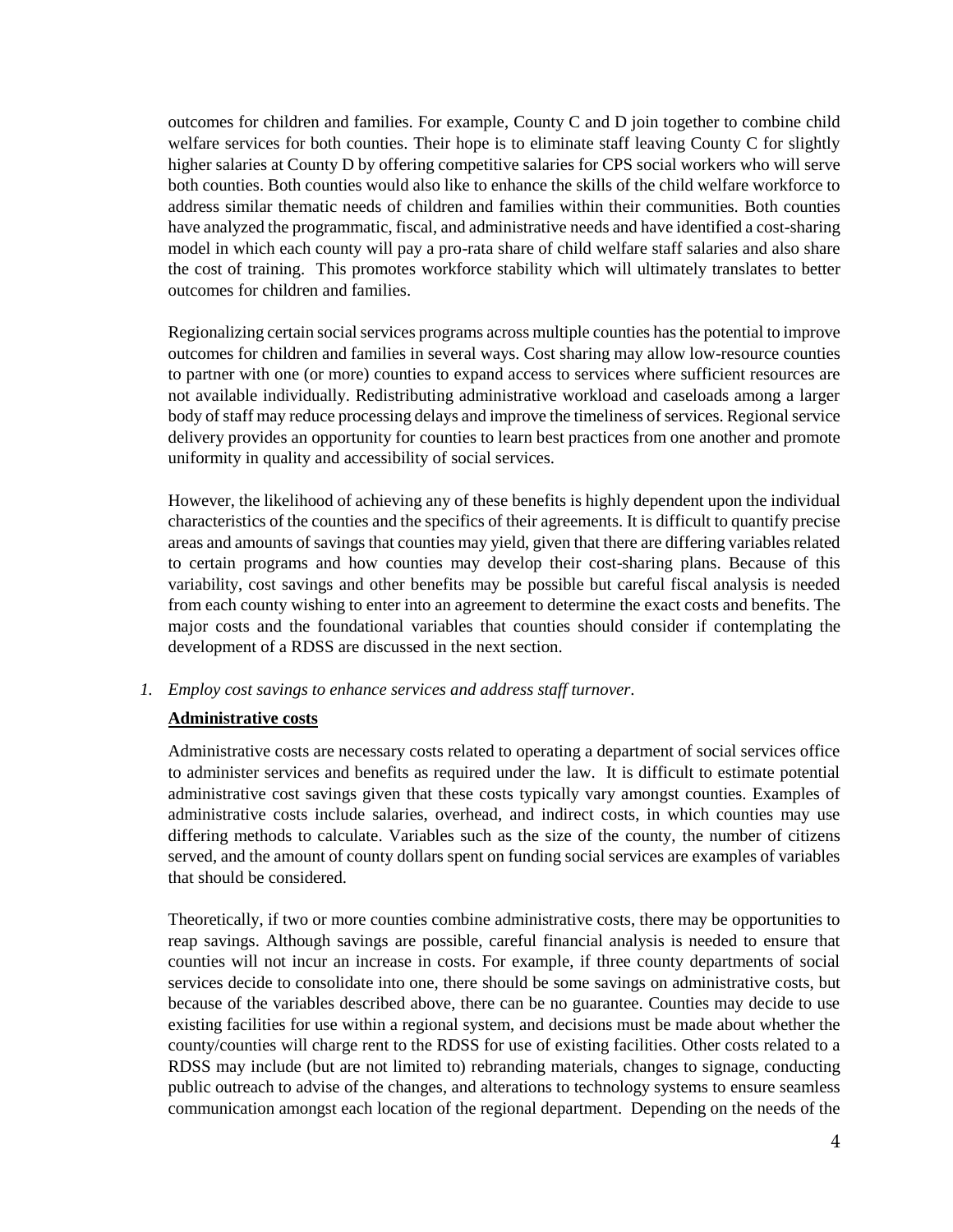region, there could also be costs from construction of a facility, new equipment and vehicles, as well as training costs. One county may realize savings but others may not. Additionally, an RDSS may incur addition costs to add internal capabilities once shared through county government such as information technology, human resources, legal services, etc. It is essential that fiscal analysis pertaining to administrative costs are detailed, and give projected annual costs, as well as breakeven analyses to determine any long-term financial benefits and costs. See the *Indirect Cost Plan* section for additional details.

#### **Staffing**

Counties may experience savings related to costs associated with personnel. For example, three county departments of social services could develop an agreement to hire one director of social services that would oversee all three agencies while maintaining existing positions of three assistant directors who would manage the onsite work that is necessary for day-to-day operations. Counties would share the cost of hiring one director to oversee all three county agencies, thus, counties may realize a savings by only paying a pro rata share of the director's salary and benefits versus the entire salary individually.

Other potential staffing benefits from the formation of a RDSS may include:

a. A reduction or shift in the caseload to worker ratio. This may result from clients' potential ability to access services at the location most convenient to them, versus a location that was previously required based on county of residence. As all cases are within NCFAST, a caseworker will be able to provide services to any individual within the agency's territory.

b. Should evaluation of staffing needs determine there is an "overage" or should staff turnover occur, the RDSS will have the ability to assign staff according to their operational needs within the region. Specifically, staff which have program expertise may be used to provide internal trainings, and reduce the amount of time direct staff are out of the office for training.

Counties considering a RDSS should carefully evaluate staffing needs to consider the appropriate levels of staff and whether there would be any savings. Counties should also consider how merging staff may enable counties to enhance client services and, possibly yield increased efficiency in serving clients. Many counties experience significant staff turnover, especially related to child welfare services. High staff turnover rates with child welfare staff are associated with worker dissatisfaction with low salaries, lack of skilled workers, inability to meet the demands of seeing clients and completing mounting paperwork requirements, as well as delays in reunifying children with families. Counties seeking to regionalize may seek to contribute pro-rata shares of social worker salaries to cover a regional area to combine child welfare services. The RDSS may have the ability to offer higher salaries, offer more manageable caseloads, and attract top talent, which may stabilize the workforce. Having multiple counties consolidate to raise salaries and have workers cover multiple counties may ultimately improve outcomes with children and families, reduce workforce shifts in employees leaving lower-paying counties for higher-paying positions in neighboring counties, and possibly reduce costs to individual counties by sharing costs amongst a cluster of counties within a region.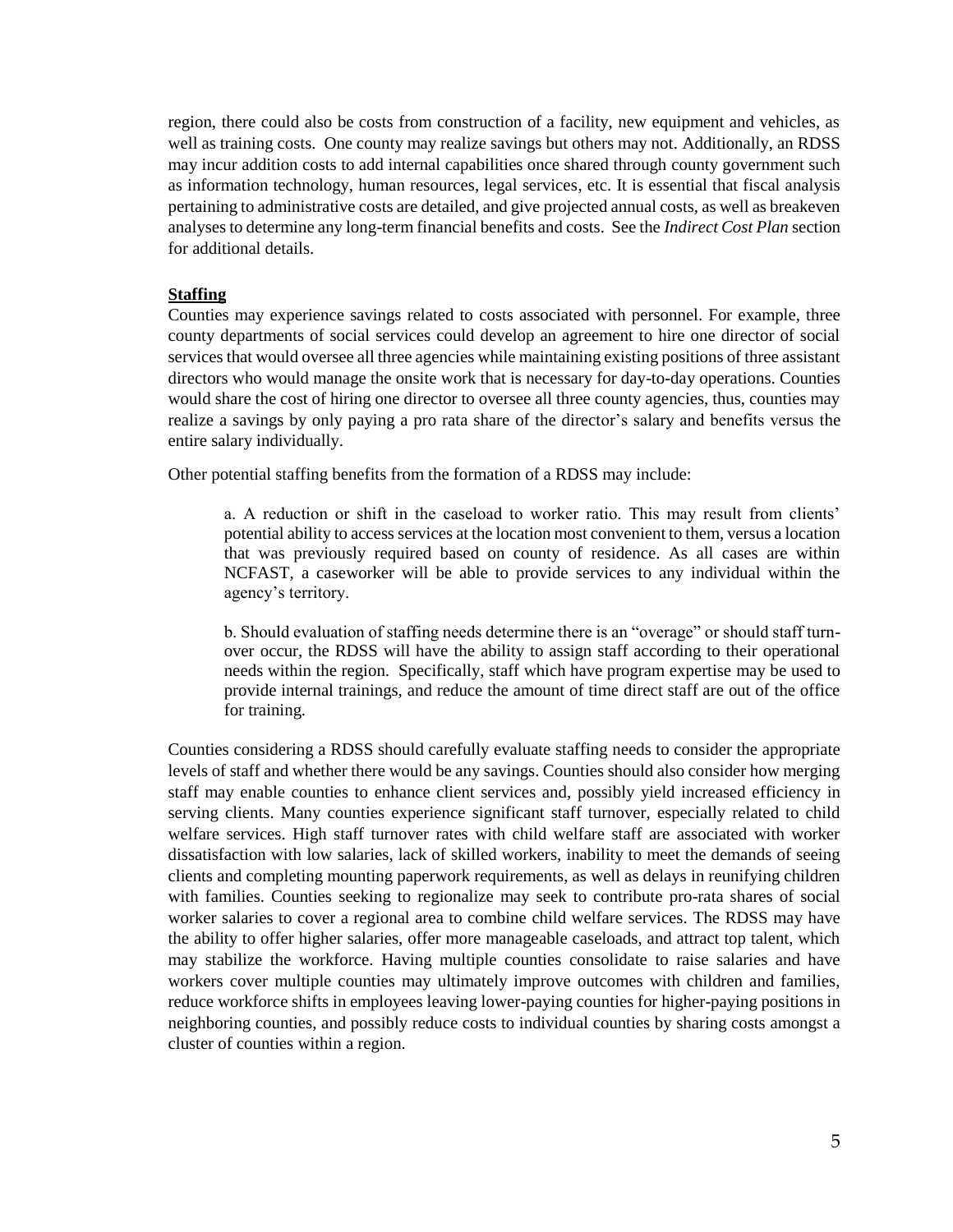### **Professional Development**

Regionalization offers counties opportunities to merge resources for staff training and professional development. Counties may develop uniformity and efficiency in the trainings offered. For example, Counties A, B, and C may choose to develop 3 FTE positions for training related to Child Welfare, Adult Services, and Economic Services. The positions could identify training needs amongst the region and provide targeted support to help the region better serve clients and meet performance measures. Counties A, B, and C could develop a plan to contribute pro-rata shares to fund these positions. This will ensure that the workforce development needs identified are specific to this region and responsive to any trends or patterns. Additionally, if a county within a region has more highly skilled employees, other counties may negotiate cross-county training opportunities to better support staff and promote professional development.

Counties that do not have existing training resources may experience an increase in costs related to the development of a new position, even if the costs are shared amongst other counties. However, counties may reap potential benefits of reducing turnover given that employees will have the skills needed to perform their work and may ultimately stay longer.

*2. Share staffing resources and optimize workload to improve timeliness of services and address staff turnover*

Potential cost sharing examples related to front-line employees may include:

- Sharing of after-hours staff needed to respond child welfare or adult protective services emergencies. This may be particularly useful when county staff work in County A but may be a resident of neighboring County B, where he/she may be more available to cover a rural or sparsely populated area for County B.
- Developing agreements between counties that may allow sharing of staff when vacancies occur that impact the ability to serve clients. For example, there could be 2 vacancies for Food and Nutrition Services (FNS) in County A. County A may find it difficult to adhere to timeliness and accuracy standards related to processing FNS applications. County B has a reduction in the number of applications in their county. County A and County B have an agreement to assist each other during times of staffing crises. Pursuant to their agreement, County B will "loan" an employee to County A for three weeks until new hires are onboarded or until the large influx of applications ceases. An agreement as illustrated above demonstrates one way that counties can develop an agreement to share human resources to best serve citizens and meet required performance agreements during a staffing crisis.
- Developing an agreement to share staff resources to help with specific caseload reduction activities or to assist with direct client contacts.
- *3. Expand access to services at lower cost*

### **Share costs of expansion**

Opportunities to partner with other counties to negotiate rates or offer cross-county services may be beneficial for smaller or rural counties that may not have resources to provide enhanced services to their own citizens. For example, County A has a robust free-clinic program, but neighboring County B has limited medical services in their county. In a regionalized model, County A and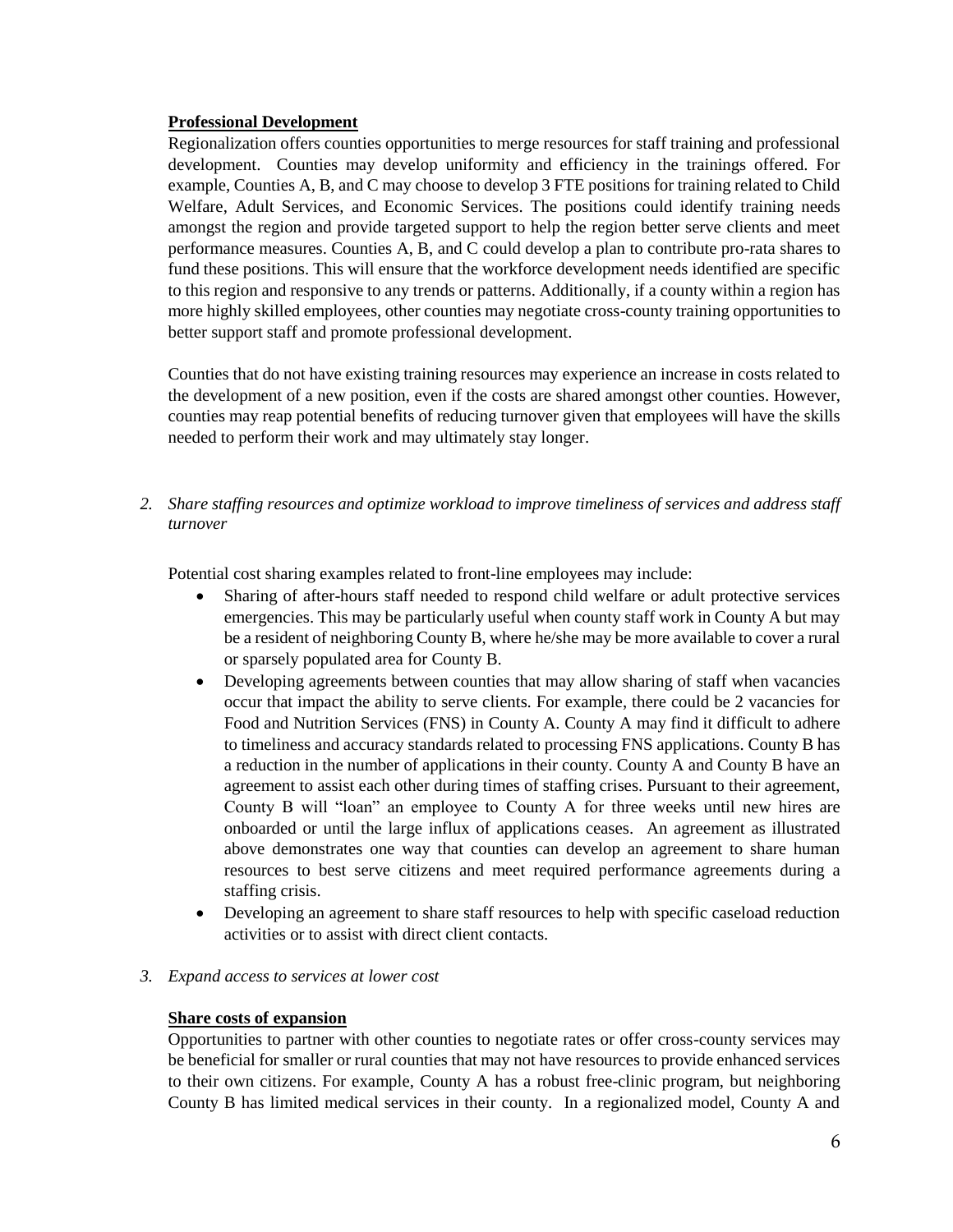County B could enter a contract whereby County A agrees to serve citizens from County B for a pre-negotiated rate. This could possibly be helpful for rural areas without extensive medical, mental health, or substance abuse treatment resources. Smaller satellite locations could also be considered so that citizens on the borders of Counties A and B could be serviced by one regional entity, while each county funds their respective pro-rata share. This option may increase access to services by citizens in both counties, with potential cost-sharing savings.

#### **Serve clients across county lines**

The formation of a RDSS may improve citizens' access to public assistance programs. A RDSS may have the capacity to serve clients from several counties at one location, which may offer increased convenience to some clients. NC FAST has also provided the technological infrastructure to access county records statewide, and across county lines. With staff in each office of a RDSS having this access, individuals within the service area will be afforded the opportunity to enter the office which is geographically closer to them. In addition to providing ease of access to current recipients, by providing access to services based on the "closest office" agencies may see an increase in the number of qualified individuals receiving services.

### *4. Costs to Counties and Important Fiscal Considerations*

In order to allow counties maximum flexibility, an exhaustive list of how services may be combined, and their potential costs cannot be quantified because of numerous variables involved. A qualitative analysis, specific to the counties considering combining services, program or departments is most beneficial in helping counties understand the fiscal considerations necessary should they desire to create a RDSS, and how those considerations could affect the costs and benefits of regionalization in each unique context.

Counties planning to establish a RDSS must consider how client services will be delivered, fiscal aspects, personnel and management, and physical space requirements. Fiscal aspects vary significantly depending on the details of how a plan will be implemented. The following are primary fiscal considerations that counties should discuss if they are interested in creating a RDSS.

A. Indirect Costs

An indirect cost (for purposes of this discussion) is one that is incurred by the general county government for the common benefit of the DSS as well as for other activities carried out by the county. Examples of such joint-benefit costs include: finance department operations including accounts payable, payroll, and purchasing functions; operation, and maintenance of county government buildings; motor pool operations, information technology, and legal and human resource functions. These costs are also known as "central supporting services costs," and to claim reimbursement for them, a county must prepare a cost allocation plan. A county government would need to decide whether it would continue to contribute financial support to a RDSS and file a Cost Allocation Plan. The plan would identify whether the county would contribute such support and charge a RDSS for these services; or if the RDSS would support these functions internally and potentially develop their own plan.

Counties interested in developing a RDSS are strongly encouraged to consult the Fiscal Control Act to identify the rules pertaining to financial operations of this new entity.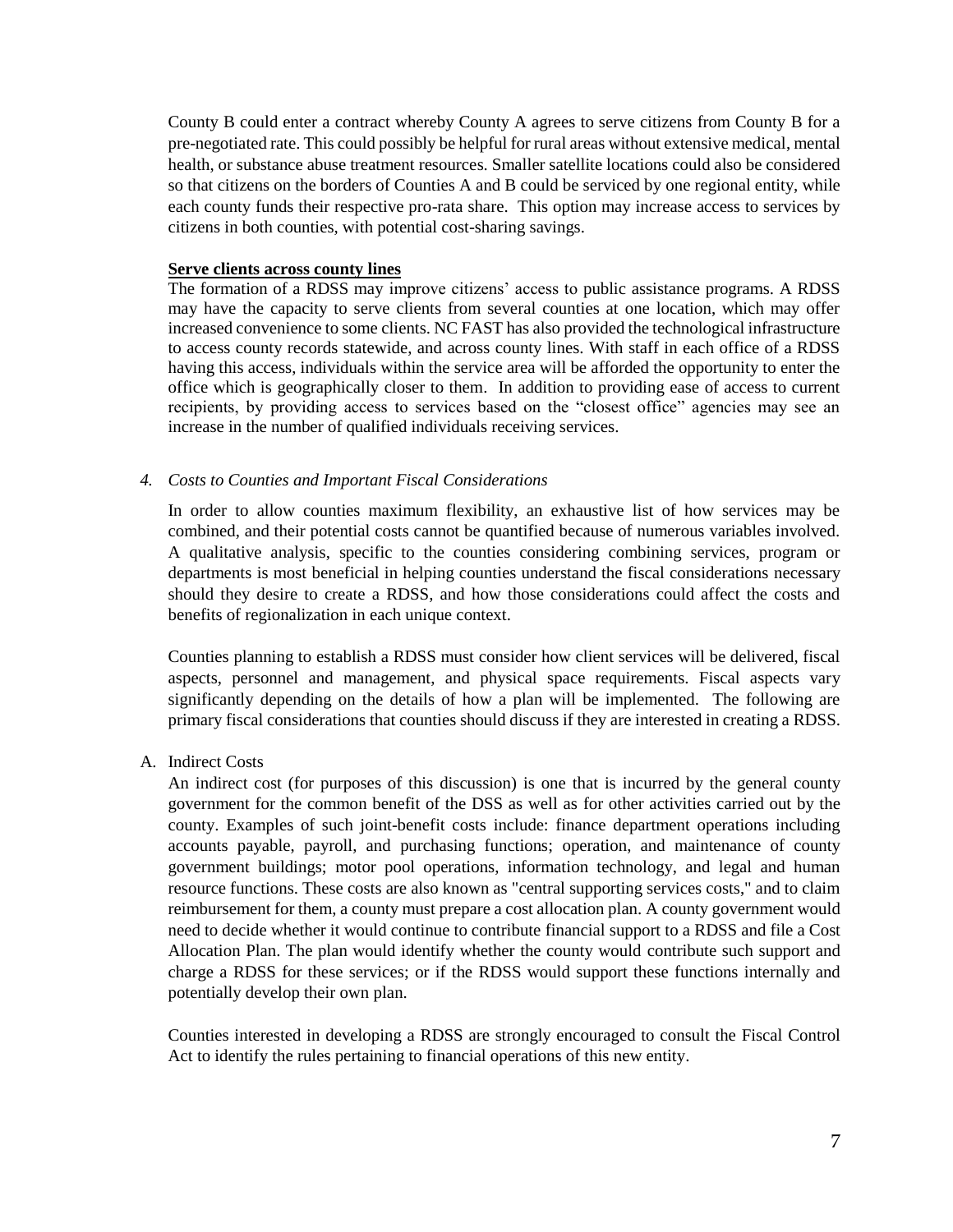#### B. Audits

The RDSS would be a standalone local governmental entity, required to meet all single audit and programmatic monitoring requirements. Programmatic and Fiscal audits, as well as monitoring would still be conducted in accordance with related policies and procedures. A plan to manage corrections and paybacks would need to be made, addressing the responsible party, either county government or RDSS (depending on program configuration). Each RDSS would need to budget for the expense of audits from private contractors, however, counties would see a decrease in costs due to a decrease in auditable programs.

#### C. Finance

If county departments of social services regionalize, a plan for how each county will be required to share the match for the federal and state share of funding would be required. The Regional Department of Social Services will be its own separate local governmental entity with its own administrative, fiscal and programmatic responsibilities. In addition, the new entity will need funding to pay staff, benefits, programmatic cost and operational cost. As with the current process, local costs are first paid, then reimbursed by the state in arrears. A RDSS will have to determine staff needed, fiscal space, office equipment, benefit packages, programmatic cost, insurance and other costs. How each county financially supports the RDSS should be determined in the planning process between counties. Various computer systems will have to be modified to cover reporting and tracking if programs and services are regionalized. In the planning process, counties will have to decide organizational structure, budgetary requirements, physical placement of staff and space required. The RDSS will have to monitor its budgets for expenditures and revenues. Each capped funding allocation has a different formula based on individual county demographics. In a regional system, the State would need to determine if new allocation formulas are needed.

The structure of the entity will drive what types of training and oversite are needed for fiscal, program, and monitoring supports to the regional entity. There is not likely to be a significant impact on state and federal fiscal allocations to the new entity; however, a process would need to be established. The regional entity must operate within the parameters of current state and federal statutory administrative and programmatic requirements.

### D. Public Assistance Programs

Costs for public assistance programs fall within two categories: 1) benefits or 2) administrative. Benefits are based on client eligibility criteria and individual client benefits will not be impacted by the creation of a RDSS. Many public assistance programs are entitlements. In addition to child welfare services (i.e. foster care and adoption subsidy payments), Public Assistance Programs that may be folded in to a RDSS include but are not limited to: Food & Nutritional Services (FNS), Energy Programs (CRISIS & LIHEAP), Medicaid, Work First, Child Support, and Child Care Subsidies. The formation of a RDSS is not likely to cause an increase in eligibility of services, rather, there may be a shift in where citizens access services and some locations within a regional system may serve more clients than others.

Administrative costs for counties seeking to create a RDSS cannot be quantified due to the varying operational structures in individual county social service agencies. Presuming 100% of each participating county's current budgeted administrative costs would be assumed by the newly formed RDSS, and the federal and state financial participation will be unchanged. Should the RDSS' budgeted administrative costs increase, the federal and state financial participation in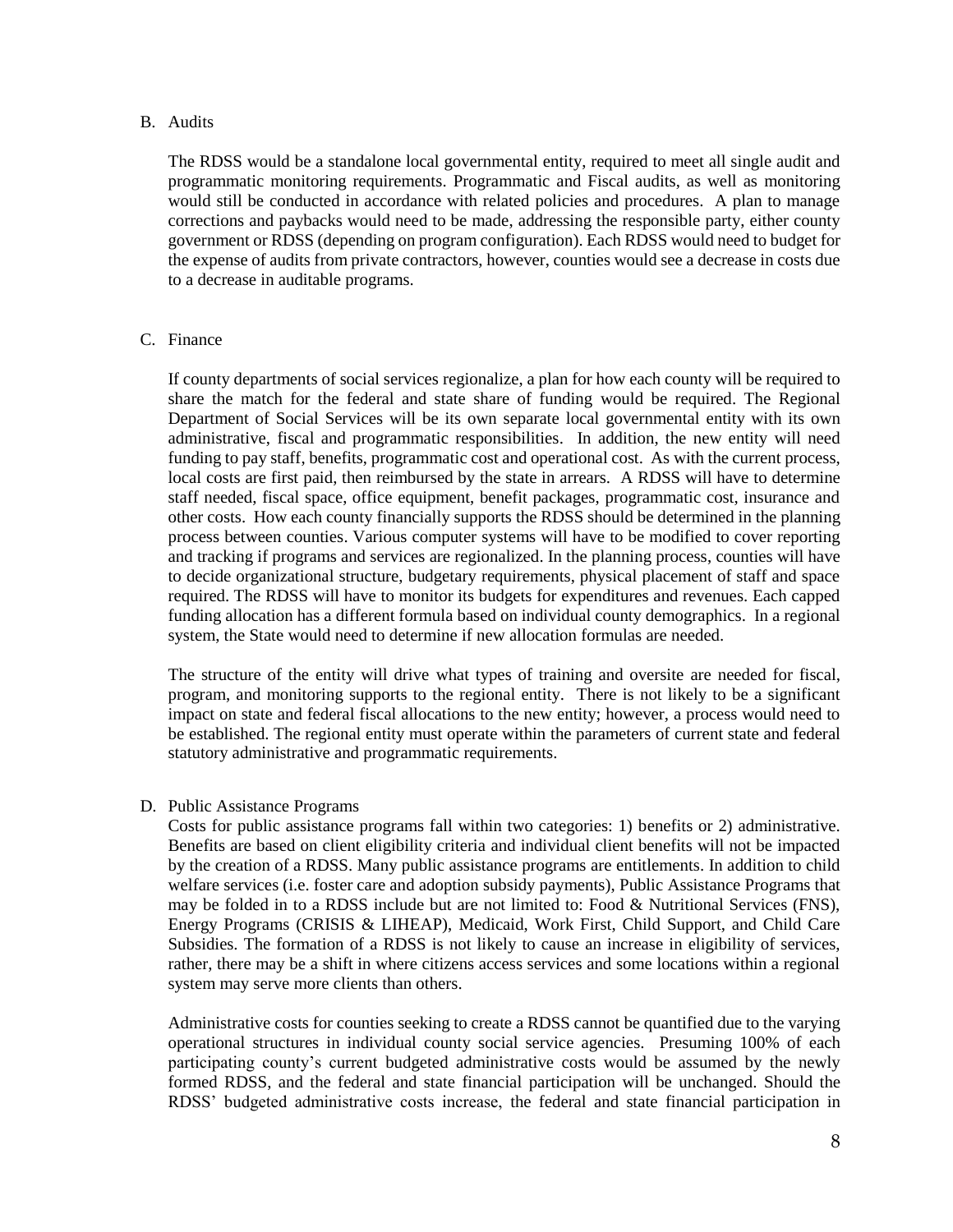uncapped funds (Medicaid, FNS, Child Support, IV-E, State Foster Care & Adoption Assistance) would increase as would the RDSS's share. Non-Title IV-E funded Child Welfare services, E&T, TANF and Daycare programs are capped allocated funds. As with all other capped funds, counties currently administer these programs with the understanding that once their allocation is expended, the cost of administering these programs and services become 100% county funded. This means each county would need to provide a pro-rate share to the RDSS or combined service/program. As with any social services agency, unforeseen expenses may arise during the year. Provided those costs are allowable expenditures, they would be submitted as any other cost and reimbursement would be received based on available funding.

Counties electing to form a RDSS must perform an analysis to determine the over-all financial impact when including direct and indirect county administrative costs currently captured within the Indirect Cost Plan (IDC). Presuming 100% of each participating county's current IDC costs are assumed by the RDSS, the Federal and State financial participation in administrative costs would remain unchanged as these are within their existing budget of expenditures to submit for Federal and State Financial Participation.

The Division of Social Services Controller's Office and Information Technology Department will have to determine the scope of programming changes required in state systems for the agency to obtain their data. Programming costs related to these changes are variable, and a specific cost is unascertainable.

E. Personnel

A Regional Department of Social Services is an individual governmental entity that will have the sole responsibility for all personnel operations. This includes salaries, benefits, job classifications and qualifications within state parameters and disciplinary actions. Counties considering the development of a RDSS are strongly encouraged to consult N.C.G.S. § 126 State Human Resources Act, as well as other statutes and rules related to personnel requirements that would impact the new entity.

The Office of State Human Resources (OSHR) offers consultation and other services to all local governments. Services include job description templates, candidate qualification profiles, position classification approval, as well as specialized human resources trainings.

Areas where the RDSS may require additional assistance may include the development of their own personnel policies, and salary plan. This may be accomplished by the RDSS Board through collaboration with each participating county's human resources department as well as OSHR staff.

#### F. Other Related Issues

Regionalization of county departments of Social Services requires a collaborative review of existing individual county budget and human resource structures. A thorough review must be coordinated between all potential county participants examining the possibilities to combine into one regional entity.

DSS budgeting is very complex due to various funding sources and indirect cost planning. How each region decides to set up the organizational structure will directly impact costs. Changes to how the indirect cost plan is completed for the regional entity will have certain financial implications. These implications with both budget and indirect cost, will be evaluated as each regional model is created and implemented. Potential for cost shifting up or down will be directly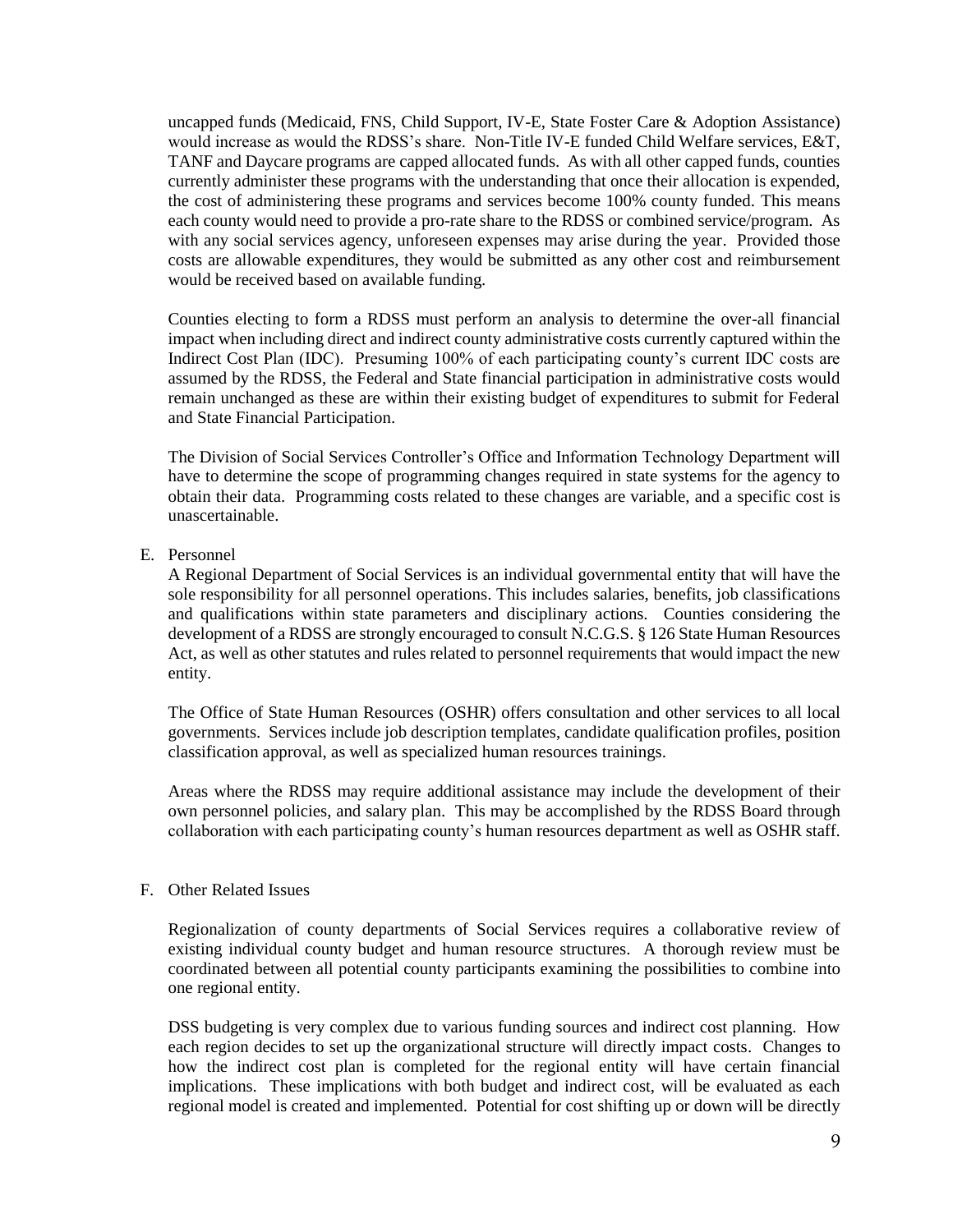impacted by the parameters agreed upon between the individual counties interested in regionalizing.

An evaluation of personnel duties, deployment cost and process, and organizational structure is critical as there is significant variation in how counties staff and fund social services staff. This is inclusive of salary ranges, benefits, and personnel policies which often differ between individual counties. Staffing needs will shift depending on the approach each entity adopts. For example, existing direct program staffing may remain constant within the individual counties but changes may be needed at the supervisory and administrative levels. Each regional entity should consider communication processes and how to most effectively streamline information sharing and decisionmaking processes.

#### *Costs to State Government*

a. Changes to IT Infrastructure and Internal Processes

Local IT infrastructure may need to be augmented. State systems including NC FAST and NC CORELS might require modifications for tracking and reporting related to creation of a RDSS. The state will need to decide how to manage data from a newly created entity. The costs related to these changes are unascertainable at this time, given the variation between technological capacity and support amongst counties statewide. Staffing and Technical Assistance

b. Staffing and Technical Assistance

Local staffing needs for direct services, administration, training and oversight are not quantifiable as the intent is to give counties maximum flexibility to meet the administrative and programmatic needs of their social services agencies and regions. State staff will have to determine needs based on new organizational structure and location of staff, after implementation. State staffing resources across multiple functional areas might be taxed to support potential increases in the volume of requests related to establishing a RDSS. These requests may be related to guidance needed for fiscal, administrative, and technological support related to the creation and ongoing needs of a RDSS. If multiple clusters of counties are interested in creating a RDSS, this could place a burden on state resources to provide the technical assistance needed, since there is a plethora of highly individualized variables that counties must consider for reorganization of local operations.

c. Impacts on State Funds and Federal Funding Processes

Many of the programs impacted by the creation of a RDSS are public assistance programs which may receive both state and federal funds. The state would determine a process to allocate any state and federal funds to a regional entity as opposed to single a single county. The formation of a RDSS is not likely to cause an increase in eligibility of services supported by state and federal funds; rather, there may be a shift in where citizens access services and some locations within a regional system may serve more clients than others.

### **III. Summary/ Overall Fiscal Impact**

House Bill 630 (Session Law 2017-41), *Rylan's Law/Family/Child Protection & Accountability Act* requires the Department of Health and Human Services (DHHS) to establish a system of regional supervision to improve accountability and state oversight of social services programs and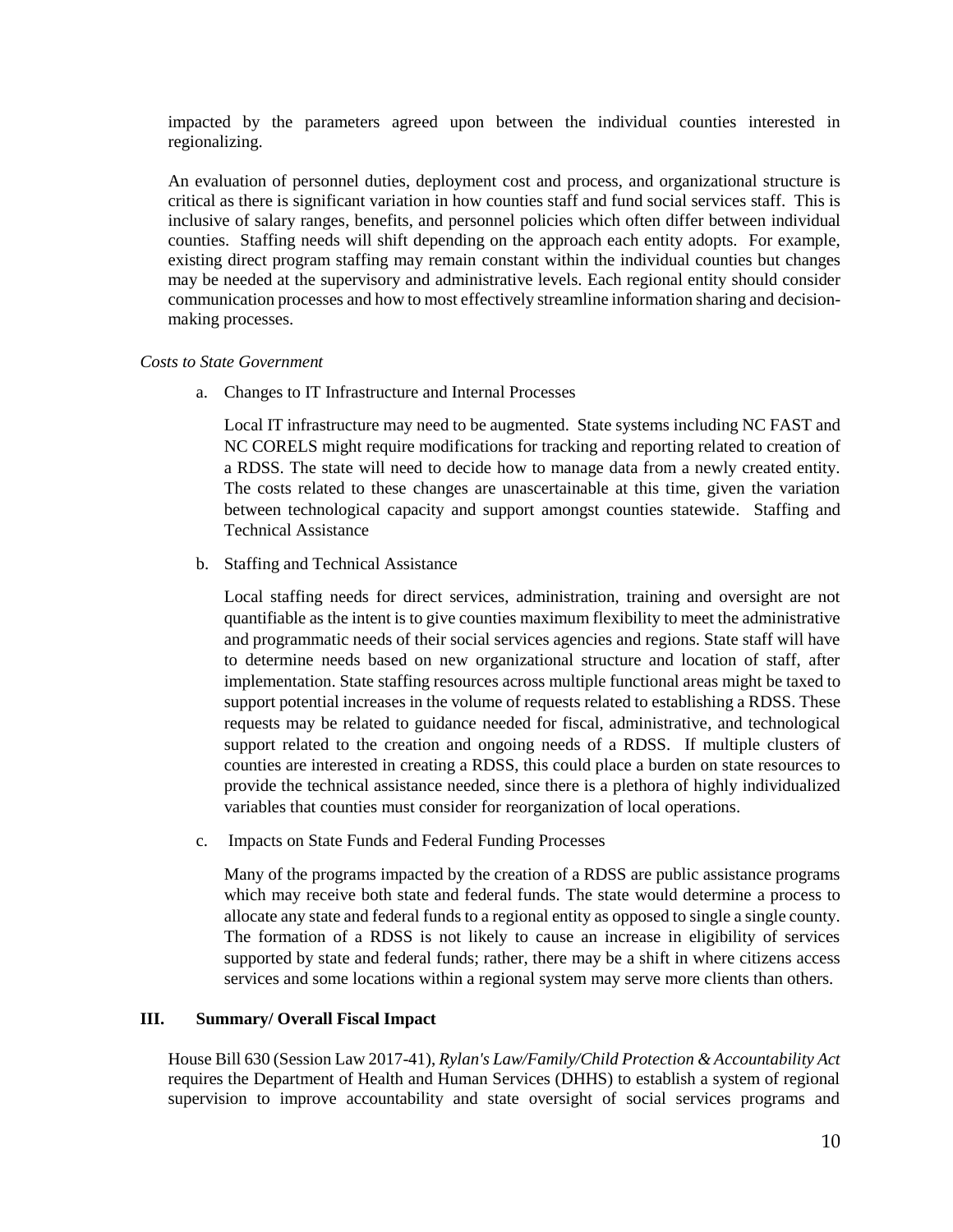improving outcomes for families and children involved with child welfare services. Under this statute, counties also have the option to form regional departments of social services to increase opportunities to combine resources to enhance service consistency, availability and quality to citizens across the state. The language of this rule is intentionally broad to allow counties maximum flexibility in meeting the unique needs of the communities they serve. At this time, no county has formally expressed interest in creating a RDSS, however, there have been broader anecdotal discussions for the overall planning processes of provisions related to Rylan's Law.

Any two or more counties considering the possibility of creating a RDSS must explore how costs may shift because of combining the administrative and programmatic costs of services. Counties must agree on how those services would be administered, the related program costs and how they will be shared, and the process for recoupments that may be subject to subsequent monitoring. The examples of cost considerations in this document are not intended to be all inclusive. Depending on the individual existing county structures, combining services or forming a RDSS may entail grant funding and private funding streams needing consideration in addition to the federal, state and local funding allocations.

Benefits to counties may be realized in several different ways. Each county researching the possibility of creating a RDSS must take in to consideration administrative and personnel cost. It is difficult to estimate cost savings because of variables such as size of the county, the number of citizens serviced, and the amount of county dollars spent on the funding of services prior to merging. Depending on the organizational structure of a proposed RDSS, there may be benefits to cost sharing of staff resources, and increased staff development and training but this must be evaluated by each county considering creating a RDSS.

Due to the complexities of DSS structures and budgeting processes, it is difficult to quantify impacts from both the fiscal and programmatic perspectives. The intent of this rule is to give counties the greatest flexibility to form a RDSS, and there are many variables to consider in how counties develop their regional plans. Impacts to local governments will be seen in how administrative, fiscal, and programmatic functions may be shifted amongst counties choosing to create a RDSS. There are potential operational cost impacts based on location, structure and programmatic design. The state will be impacted by the need to establish processes to interface with the newly formed entity. The private sector will experience changes in working with a newly formed entity, and citizens may be impacted by the need to visit a new location for services. RDSS's may see a shift of eligible beneficiaries increase or decrease since they will have more locations in which they may obtain services; however, an overall increase in eligibility for programs and services supported by state and federal funds is not anticipated.

Ultimately, the goal of regionalizing services is to offer more uniformity and accessibility of services to citizens and to yield potential cost savings to counties that may explore this option. Whether the option to combine or regionalize services will lead to improved outcomes for children and families, as well as the scope of these potential benefits, is highly uncertain. The effect on outcomes will be dependent upon whether the savings to counties outweigh the additional costs in each unique circumstance, the number of counties that choose to combine services or departments, and how participating counties choose to reinvest their resources.